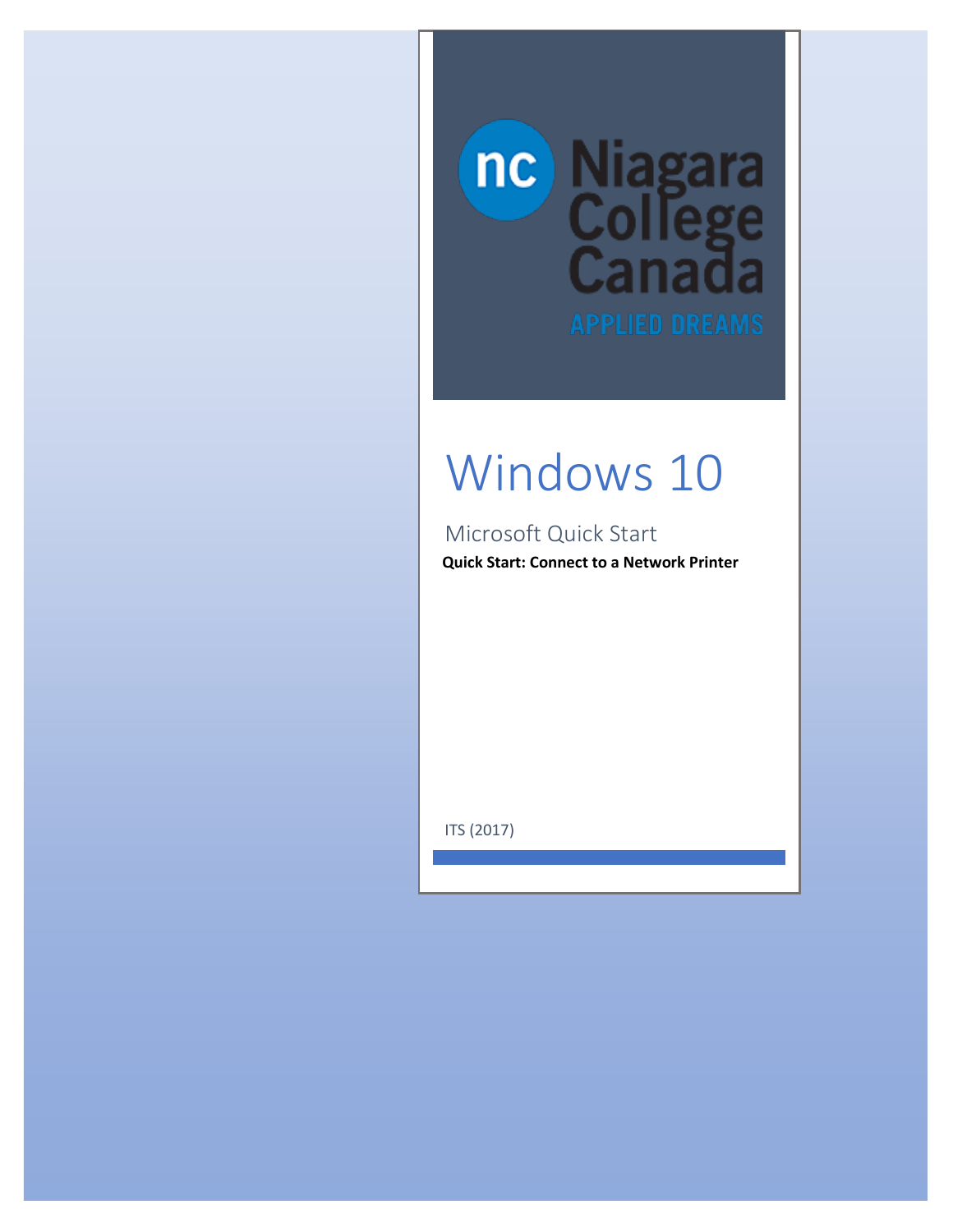

## Quick start guide for info workers



 $\begin{array}{|c|c|} \hline \end{array}$   $\begin{array}{|c|c|} \hline \end{array}$  Fax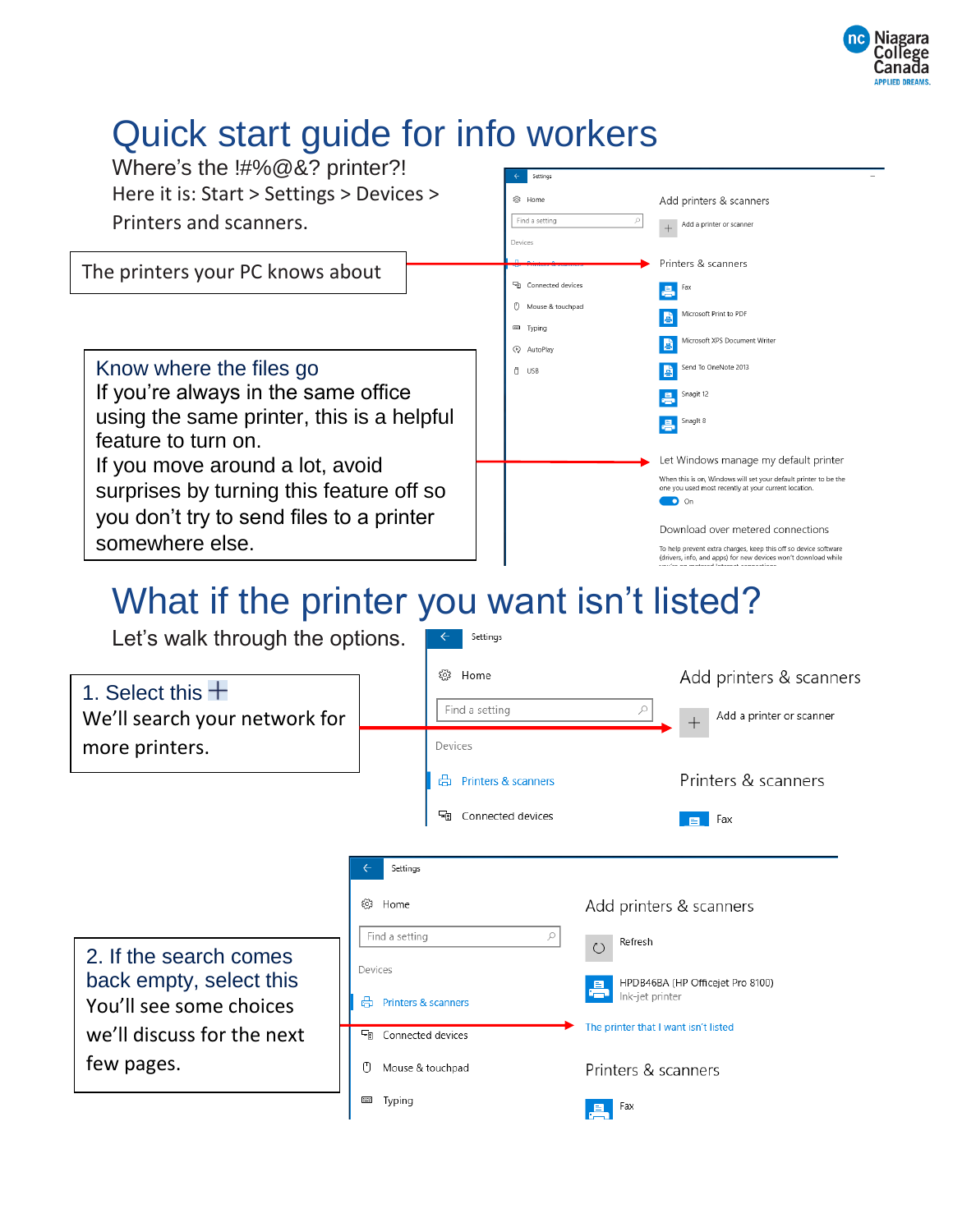

## You've got a lot of options here

Which ones are the best for you can depend on the size of the business you're working for. If you work for a large corporation with thousands of people, it's likely that the printers are joined to the corporate network and, under normal conditions, you should've been able to find the one you want. So before trying anything else with the software, go check the physical printer to see if the power is on, it's warmed up, and ready to go by making

a quick copy of something. If you're in a small or medium-sized business, you've probably already checked all that because it's not as far to walk. ;-)

When you're at the printer, see if its name (or maybe its IP address) is taped to it or pinned above it. Jot that down before you go back to your PC. When at your PC, do this:

Try the default option

Even when the printer doesn't seem that old, it can pay to try this.



If the default option came up empty and you're in a medium or large organization, you might be able to search for a printer based on your location. If you're in a small business in a single location, you probably won't see this option listed.

|                                                                                                                 |                                                                                                                         |                                 |                                 | (第4 Add Printer)<br>$\leftarrow$                   |                                                                                                                                                                                                  |
|-----------------------------------------------------------------------------------------------------------------|-------------------------------------------------------------------------------------------------------------------------|---------------------------------|---------------------------------|----------------------------------------------------|--------------------------------------------------------------------------------------------------------------------------------------------------------------------------------------------------|
| 1. Search by location, if available<br>Select Next to see a way to browse by building.                          |                                                                                                                         |                                 |                                 |                                                    | Find a printer by other options                                                                                                                                                                  |
|                                                                                                                 |                                                                                                                         |                                 |                                 |                                                    | $\bigcirc$ My printer is a little older. Help me find it.                                                                                                                                        |
|                                                                                                                 |                                                                                                                         |                                 |                                 |                                                    | If Find a printer in the directory, based on location or feature                                                                                                                                 |
|                                                                                                                 | Find Printers<br>File Edit View                                                                                         |                                 |                                 | $\times$<br>п                                      | ct a shared printer by name                                                                                                                                                                      |
| To connect,<br>double-click<br>Or press and<br>hold the name<br>of the printer<br>that appears in<br>this list. | <b>Entire Directory</b><br>In:<br>Printers Features Advanced<br>Name:<br>Location:<br>Model:<br>Search results:<br>Name | USA/REDMOND, WA/50/<br>Location | $\checkmark$<br>Browse<br>Model | Browse<br>Find Now<br>Stop<br>Clear All<br>7<br>OK | 2. Browse to see<br><b>locations</b><br>If you've got multiple<br>floors, buildings, or<br>cities, this can help<br>narrow your choices and<br>show you the name of<br>the printer you're trying |
|                                                                                                                 | $\overline{\phantom{a}}$                                                                                                |                                 |                                 | $\rightarrow$                                      | to connect to.                                                                                                                                                                                   |
|                                                                                                                 | 11 item(s) found                                                                                                        |                                 |                                 |                                                    |                                                                                                                                                                                                  |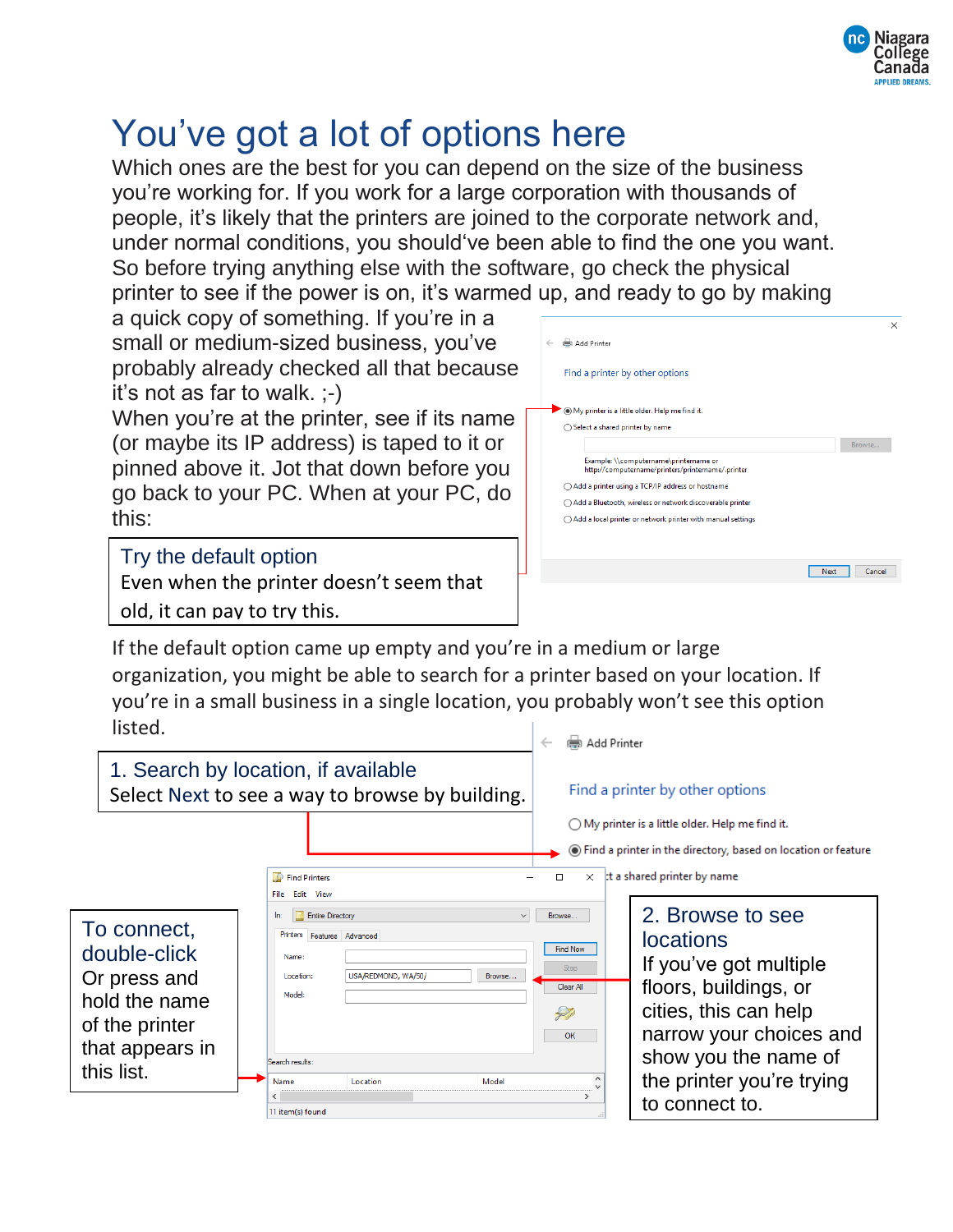

If the default search didn't find the printer and you don't have the option to search by location, try searching for it by name.

In large companies, the "computername" shown in the examples is likely the name of the server that many of the printers in your location are connected to. If you're not sure what this is but you know the name of another printer in the organization, you can try that server name here. But if you don't know the name, you're probably not going to be able to guess and you're going to need ask

someone, such as a coworker who has connected to the printer or your IT folks. In a small business, the name might be the name of a PC that's in a room with the printer. As it goes with a large business, if you don't know, you're going to have to ask.

Type the name Take a careful look at the examples given because the direction of the slashes matters. Select Next.



If you're in a medium or large business and nothing has worked so far, it's likely that you're going to have to contact your IT department and ask for help. If their response is to give you only the printer's IP address (or hostname) to go on, that's

OK—they're actually being really helpful because you'll just need to paste it into a box and you're done.

Select this and then Next

| Find a printer by other options                                                             |        |
|---------------------------------------------------------------------------------------------|--------|
| $\bigcap$ My printer is a little older. Help me find it.                                    |        |
| Find a printer in the directory, based on location or feature<br>∩                          |        |
| Select a shared printer by name<br>◯                                                        |        |
|                                                                                             | Browse |
| Example: \\computername\printername or<br>http://computername/printers/printername/.printer |        |
| Add a printer using a TCP/IP address or hostname                                            |        |
| Add a Bluetooth, wireless or network discoverable printer<br>∩                              |        |
| $\bigcap$ Add a local printer or network printer with manual settings                       |        |

Next Cancel Enter the address and then select Next. $\times$  $\leftarrow$   $\oplus$  Add Printer Type a printer hostname or IP address Autodetect Device type: Hostname or IP address Port name:  $\boxdot$  Query the printer and automatically select the driver to use